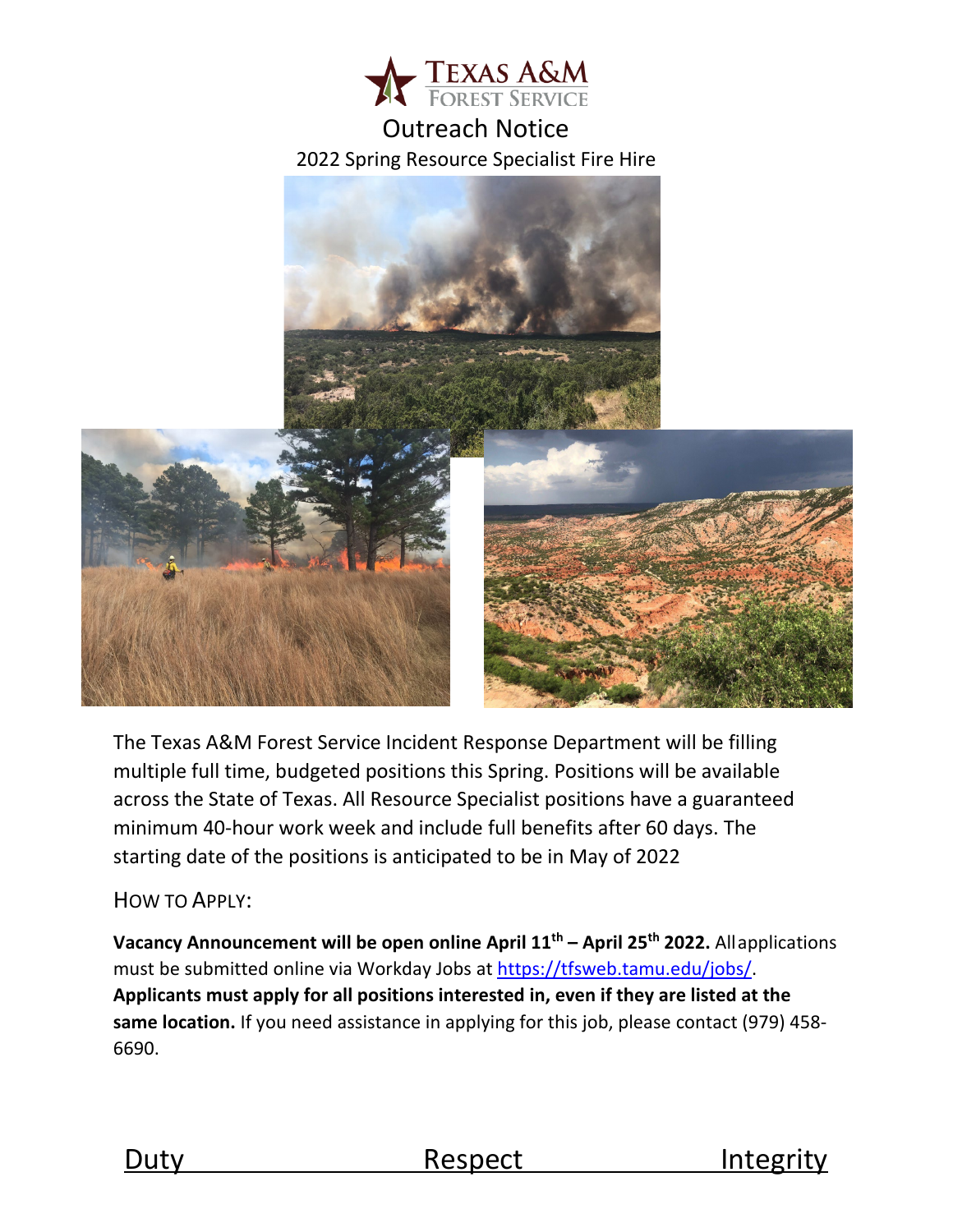

## DUTIES:

The Resource Specialist position has a variety of responsibilities which include, but are not limited to:

- Responding to wildland fires, both in Texas and nationally, as part of anengine, dozer, or handcrew.
- Respond to all-hazard incidents, both in Texas and nationally, such as hurricanes and winter storms.
- Work on mitigation/ fuels reduction projects both crew and mechanized.
- Travel away from home unit sometimes exceeding 14 days.
- Possibility of working holidays when on emergency response.
- Maintain equipment, vehicles, and facilities while also keeping upwith administrative duties.
- Assist with the capacity building of fire departments which consists ofthe delivery of equipment and training, and attending meetings.
- Operate and drive a variety of equipment and vehicles. Applicants willbe required to obtain Class A CDL within 180 days of employment. (It is recommended that applicants hold a Class A CDL Permit.)
- Stay in good physical shape with the ability to pass a minimum of the Moderate Work Capacity Test. (Walk 2 miles in 30 minutes with a 25-pound packon.)

## BENEFITS:

The A&M University System strives to maintain a competitive, high-quality benefit package to support the health and wellness needs of our diverse workforce. This includes comprehensive health and welfare insurance plans, additional health and lifestyle programs, and optional retirement savings opportunities. Minimum starting pay for entry level positions is \$15.00 an hour. Some additional benefits include the ability to accrue comp time, time and a half overtime on emergency response, and a Work Capacity Test incentive of \$500 for passing the Arduous Work Capacity Test (3 miles in 45 minutes with a 45-pound pack on).